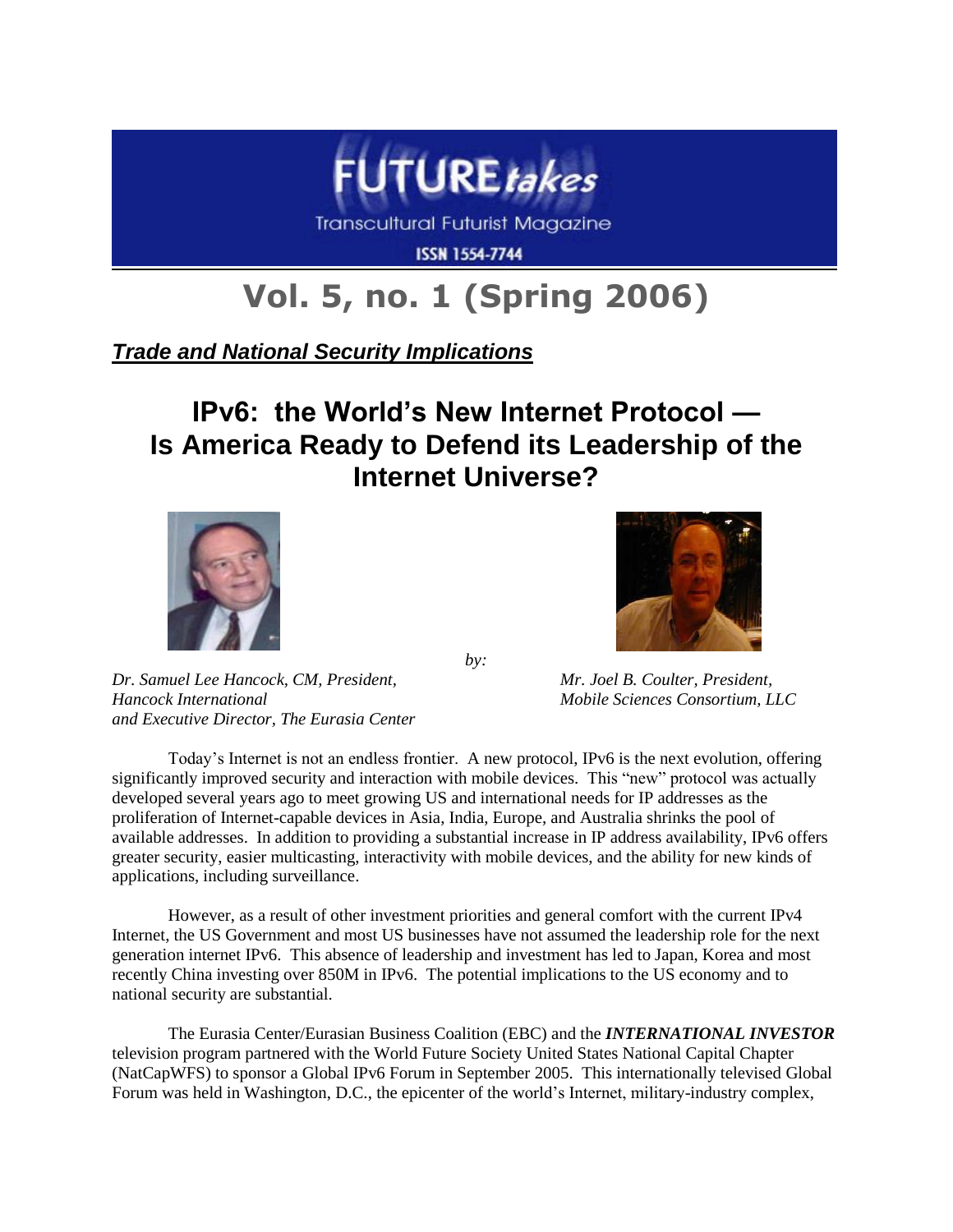and the Global War on Terrorism infrastructure, to educate key leaders of high technology, business, banking, investment firms, global traders, and government officials on IPv6 and its impacts on communications, trade, and national security. Participating as panelists on this Forum were: Mark Bayliss, President, Visual Link Internet; Joel B. Coulter, President, Mobile Sciences Consortium; Chris Harz, Program Director, IPv6 Summit; Louis McDonald, Chief Technology Officer, Virginia Center of Innovative Technology and Yurie Rich, Business Director, North American IPv6 Task Force. The panel was moderated by Eric Garland, Futurist and Program Chair of the NatCapWFS. Robert Sherretta, President/Producer of the *INTERNATIONAL INVESTOR* and Dr. Samuel Lee Hancock, Executive Director, The Eurasia Center conducted the broadcast interviews.

#### **YOUR ADDRESS OR MINE?**

IPv4, the current global Internet infrastructure, was developed by the leaders of America"s Internet at the cost of some US\$15billion invested over the past 30 years. IPv6 is a quantum Internet protocol upgrade to replace the current antiquated IPv4. The new protocol will allow true point-to-point secure global communication across digital devices and will alleviate the worldwide IP address shortages. Under IPv4, the US currently uses over 50% of all the IP addresses available worldwide. Even though IPv6 was developed in the United States, the new protocol and solutions it provides is experiencing rapid growth in Korea, Japan, and China in Asia and France and the Netherlands in Europe.

#### **TRADE IMPLICATIONS**

These Asian and European nations realize that the countries which take the lead on setting the next generation global Internet standards, policies, and producing the next generation digital solutions, will greatly enhance their GDP (gross domestic product). It has been estimated by some economists in the United States Federal Reserve Bank and the World Bank that as much as one-third of the United States GDP is generated through the Internet and related products and services. This is an amount of some US\$3.376 trillion annually and rising. It was reported in the Global IPv6 Forum that if the US does not leverage its Internet investments, it will lose some 50% of its current Internet revenues to Asia, Europe, and Russia. Such a dire situation could further increase the balance of trade debt and lower the US standard of living.

#### **NATIONAL SECURITY IMPLICATIONS**

An eye-opening topic was the implications of the seeking of control or influence over global IPv6 standards, policies, and networks by non-democratic countries, dictatorships, and the al-Qaeda terrorist network. Seeking such control for their own purposes currently leaves the US government, industry, banking, and education networks vulnerable to hidden IPv6 denial-of-service attacks, cyber warfare, Internet surveillance, identify theft, and actual shutdown of the Internet. Terrorism is a global war that requires all enlightened, progressive, and democratically functioning countries to work together to secure critical government, energy, health care, economic, and social infrastructures. Regressive governmental regimes could implement repressive IPv6 standards and polices to inhibit open collaborative communications are key to individual freedom, sustainable growth, disaster response, and democracy if the US does not keep its global Internet leadership position.

According to the panelists, the United States must actively work with its Eurasian partners to ensure that the global Internet standards are set by those nations dedicated to free, open, and transparent governments. If these nations, in concert with the United States, do not protect the next generation Internet, islands of communication isolation will continue in such areas as Africa, the Caribbean, Middle East, South America, and Central Asia. Such pockets promote the growth of terrorism, significantly slow global economic expansion, and inhibit emergency response to natural or man-made disasters. The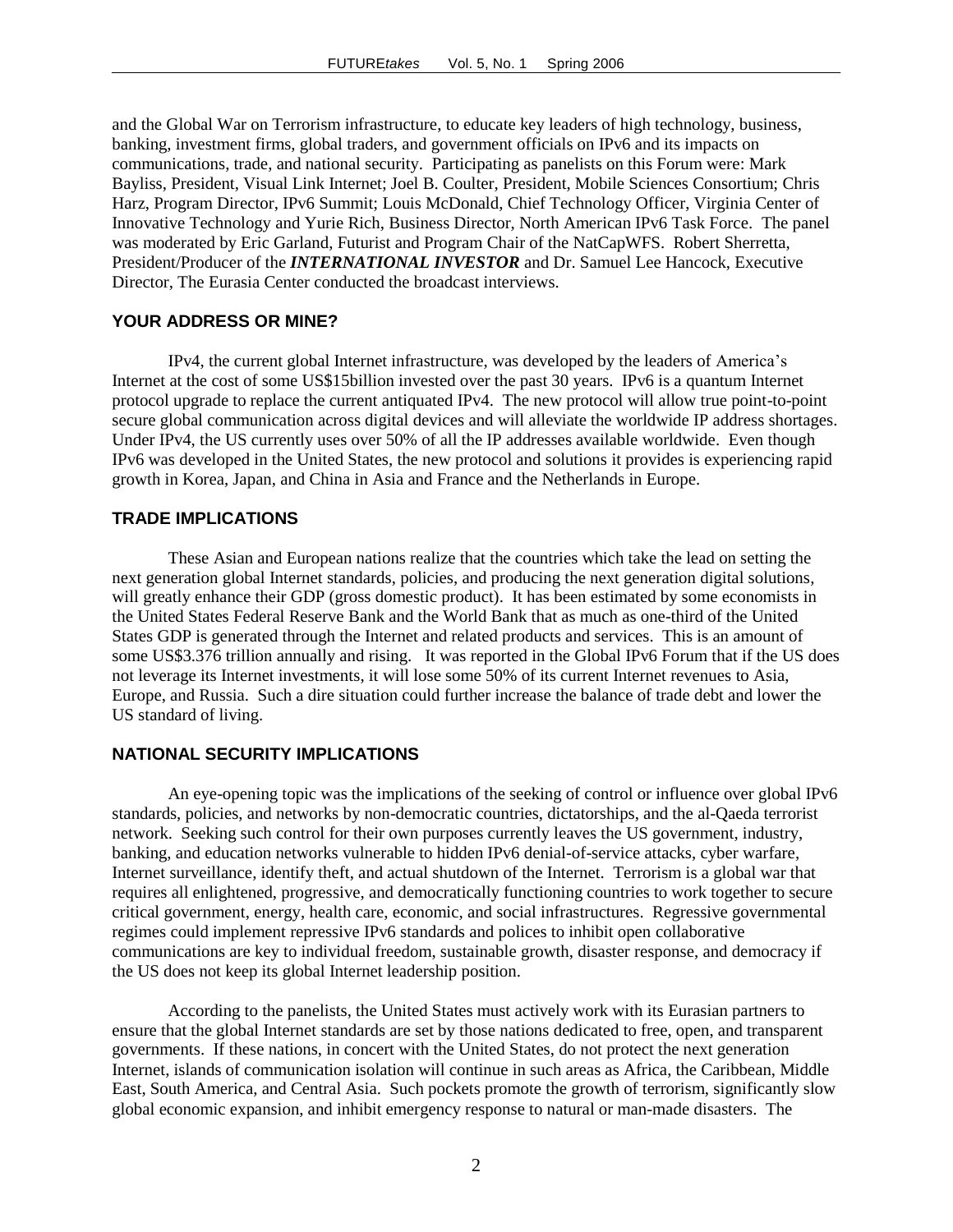current lack of IPv6 collaboration and agreement on IPv6 standards can have dire consequences, for example, in the event of a rapid spread of the Asian Bird Flu in isolated socio-economic regions with limited emergency communication capabilities.

IPv6 supports global collaboration and communication for joint Defense and Homeland Security systems at ports, national borders, and critical business/energy infrastructure. The enhanced interoperable communication and multimedia multicast streaming capabilities across mobile devices offers First Responders the ability to intelligently share vital situational awareness, medical, and disaster data with other local, state, federal and international disaster response agencies. Emergency response teams with IPv6 have real-time access to maps, portable video monitors at crisis sites, medical services, and disaster data that improves their actions and decisions to prevent further property losses, streamline evacuations, and reduce the loss of life. IPv6"s new features also allow for digital/mobile communications, multimedia content streaming, IPTV entertainment, and eCommerce.

#### **WHERE DO WE GO FROM HERE?**

As these facts have become clearer, leaders of the US Congress, the Office of the President, and the Department of Defense have issued mandates to transition all Government agencies" Internet network infrastructure to IPv6 by 2008. These mandates have established a Government/Industry leadership team. This "Team" is to advance America"s transition to this next generation Internet infrastructure and solutions. The United States is just now beginning to significantly invest in IPv6.

Through active participation by the influential community of IPv6 evangelists in multiple conferences and meetings with Congress, Department of Defense (DOD), and Department of Homeland Security officials, the following outcomes are possible:

- Maintaining ICAAN (Internet Corporation for Assigned Names and Numbers) leadership, as opposed to ceding Internet leadership to governments that are less open,
- Insisting on "First Responder Communications and International IPv6" protocols as a priority focus;
- Establishing a partnership for a new IPv6 Test & Standards Center in Northern Virginia, USA to accelerate Government transition to IPv6,
- Creating a Science of Information Institute to allow nations to share their IPv6 Research and Development (R&D), solution development, testing, and applications through the World Wide Web. Such new international partnerships allow for US IPv6 standards, policies, IP communications, and security firewalls to be developed in collaboration with strategic energy partners in Africa, Eurasia, and Russia.

In light of these many intrinsic benefits all speakers on the Panel emphasized that the United States must continue its leadership for the new IPv6 generation as it did under the current IPv4. Various speakers highlighted IPv6 features and functions that can be used as catalysts for global public/private development partnerships.

A 30 minute edited broadcast is available by satellite television networks in 132 countries and 55 major American cities through [www.international-investors.com.](http://www.international-investors.com/)

#### **THE EURASIA CENTER AND THE INTERNATIONAL INVESTOR**